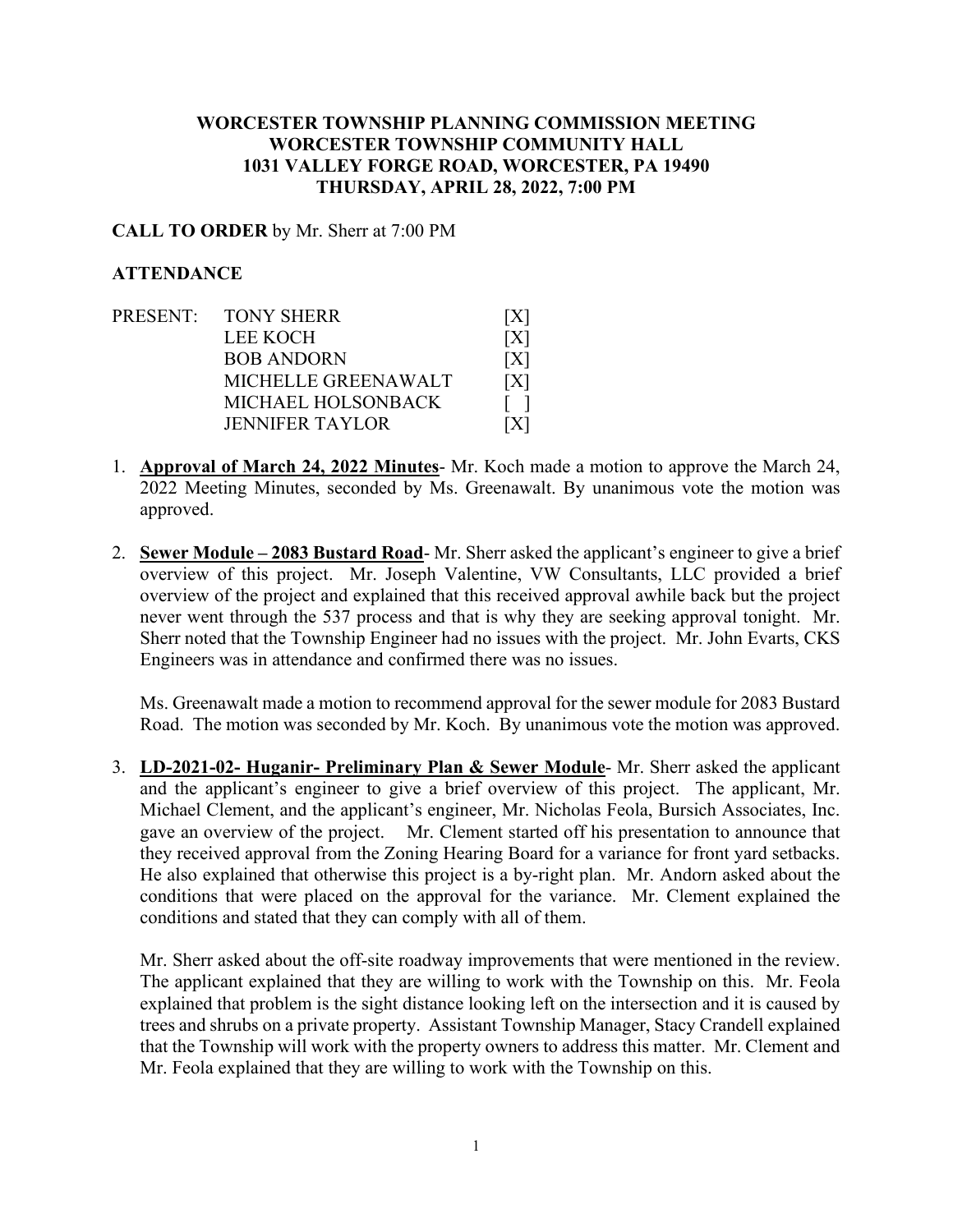Mr. Sherr asked Ms. Crandell to go over some items. Ms. Crandell explained that the Board of Supervisors will be working with the applicant to determine an appropriate amount for a fee in lieu for the trees. This fee received from this project will be used for landscaping for the Valley Forge Corridor Road Improvement Project. Mr. Andorn commented that he did not believe it was fully documented on the plan how many trees were being cut down as in the plan it stated that the applicant would keep as many trees as they could. Mr. Clement addressed the trees and explained they have on the plan the limit of disturbance to show what trees will need to be removed.

Ms. Crandell discussed and gave the option to the Planning Commission that instead of deferring the sidewalks, curbing, etc., there could be a consideration for a fee in lieu of. The fee would be determined by the Township Engineer and then go to the Board of Supervisors for approval. Mr. Andorn asked about the sidewalks and asked why they are not on both sides of the street. He explained that in the past the Township has been deferring this requirement and is making it harder to have a more walkability community. Mr. Sherr agreed with Mr. Andorn's comments. Ms. Greenawalt explained that she does not believe people use the sidewalk even when they are provided. Mr. Clement explained that less imperious coverage is better, however he is willing to do whatever the Township would like them to do whether it is a fee in lieu of, or putting sidewalks on both sides.

Ms. Crandell also explained that this project is addressing some issues that the Township has been trying to resolve for over 20 years. This includes the drainage issues on Valley Forge Road as well as at the intersection of Nicole Drive and Artmar Road as well as emergency access for Windy Hill and Artmar.

Mr. Koch asked about street lighting. Mr. Clement and Mr. Feola explained there will be a lamp post on each driveway per the Township Engineer's recommendation. It was explained there is no street lights proposed.

Mr. Brian Olszak, Montgomery County Planner, asked to address one item in the County review letter regarding the width of the road. He believes that due to the fact that is only an eight-lot subdivision that the Township could consider changing the road width from 32 feet to 28 feet. Mr. Olszak stated that this could help with any traffic calming, however he understood that it was a small development with a cul-de-sac. Mr. Clement stated that he is willing to do whatever the Township would like him to do regarding the width of the roadway.

Ms. Taylor stated that detention basin on the plan states that it is going to be maintained by the property owner of that parcel. She just inquired how that was going to work and what guidance this property owner would receive. Mr. Clement explained that there will be an agreement with the homeowners and they will be provided documentation on instructions on how to maintain it. Mr. Olszak also asked for clarification that the basin is on two properties but one property will be maintaining it. Mr. Clement stated that is correct. Mr. Sherr asked how was this was going to be monitored. Mr. Evarts explained that there are requirements from the Township for their MS4 reports and that is how this will be monitored.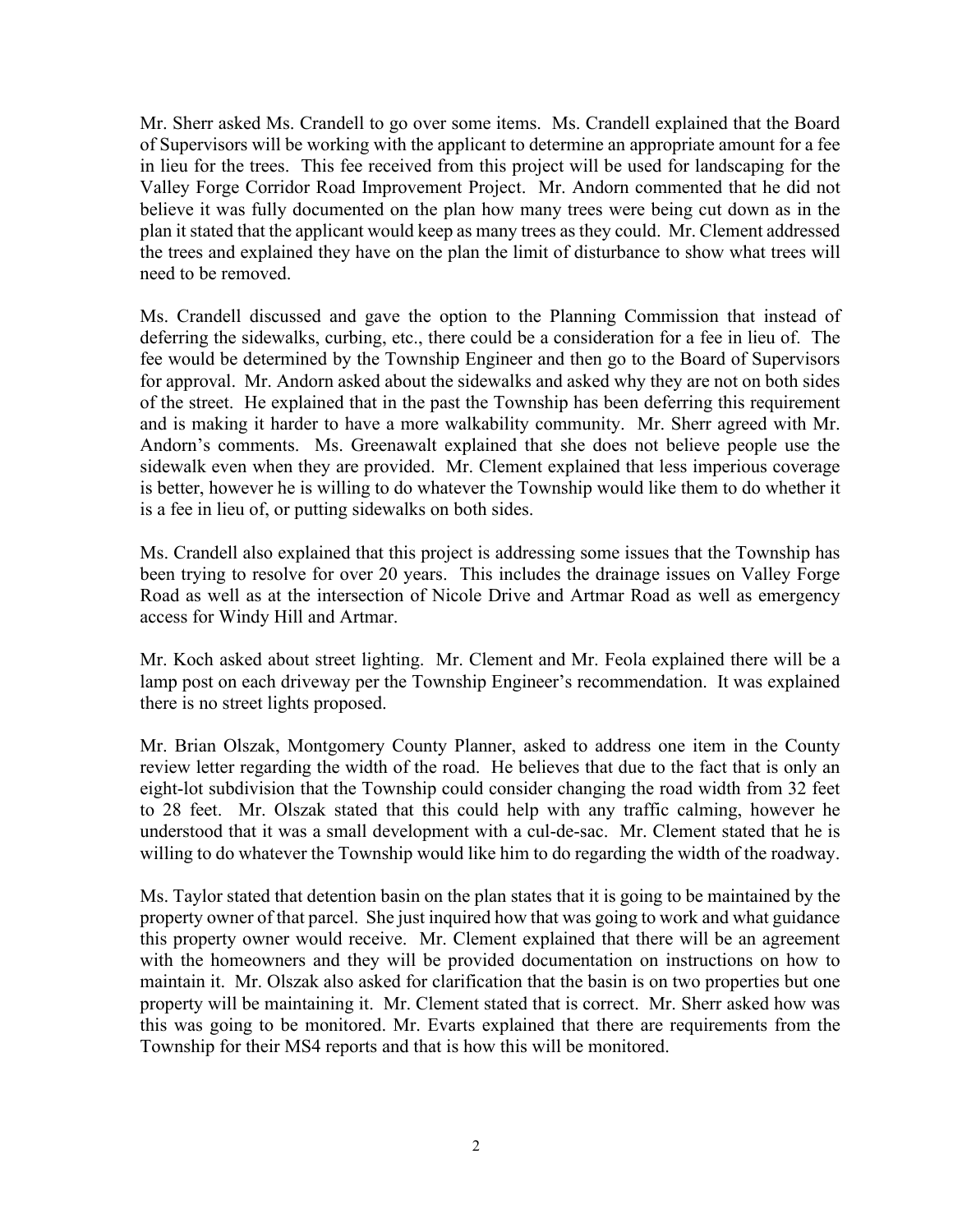Ms. Greenawalt asked about the properties that will be retained by Mr. Huganir and if there were any plans for those parcels. Mr. Clement stated that there is no plans at this time for those parcels.

Mr. Koch made a motion to recommend approval of the preliminary plan for LD 2021-02- Huganir with the recommendation to have the fee in lieu for the sidewalks rather than deferring them. The motion was seconded by Ms. Greenawalt. The motion passed 4-1, with Mr. Andorn voting no. Mr. Andorn stated that he is generally in favor of this plan, he is only not voting for it because he believes there should be sidewalks.

Mr. Sherr asked Mr. Evarts if there were any issues with the sewer module for this project. Mr. Evarts stated that there were no issues. Mr. Koch made a motion to recommend approval for the sewer module for LD 2021-02- Huganir. The motion was seconded by Ms. Greenawalt. By unanimous vote the motion was approved.

4. **Ordinance 2022-290- Clean-up Ordinance-** Mr. Sherr gave an overview of the elements in the clean-up ordinance. Ms. Taylor asked why for accessory dwelling units that it needed to be attached. Mr. Andorn asked how the Township was going to enforce the tobacco-free recreation areas. Mr. Koch agreed with Mr. Andorn. Ms. Crandell explained that it was an initiative that other municipalities have already passed and stated that once it is passed signs will be posted in recreation areas. Ms. Taylor stated that she understood the enforcement question but thought you have to start somewhere.

Mr. Sherr asked about the definition of family. There was discussion regarding why this was in the ordinance and if this had to do with the number of group homes moving into the area. The members were all in agreement that they wanted more information about that provision in the ordinance.

There was no vote and they wanted to table the matter until they were given more information about the definition of family. The members stated that other than the definition of family, they were generally in favor of the other provisions in the ordinance.

5. **Review of the Comp Plan-** Ms. Olszak gave an overview of the Transportation and Mobility and Community Character chapters. Mr. Andorn asked about the complete streets initiative and how does the Township implement this. Mr. Andorn also commented that he had a concern about trails in the Township and what planning is being done. He explained that his concern is for example the Defford Park Trail does not go anywhere. Ms. Crandell explained that the Township was able to receive a grant for this trail and when funding is available the Township tries to construct portions of trails that will eventually connect to other trails and trail networks, for example the Liberty Bell Trail. Mr. Olszak stated that the Township may want to look to update their Greenways Plan (2004) and Open Space Plan (2006) to address how the Township can look to partner and connect to other regional trails.